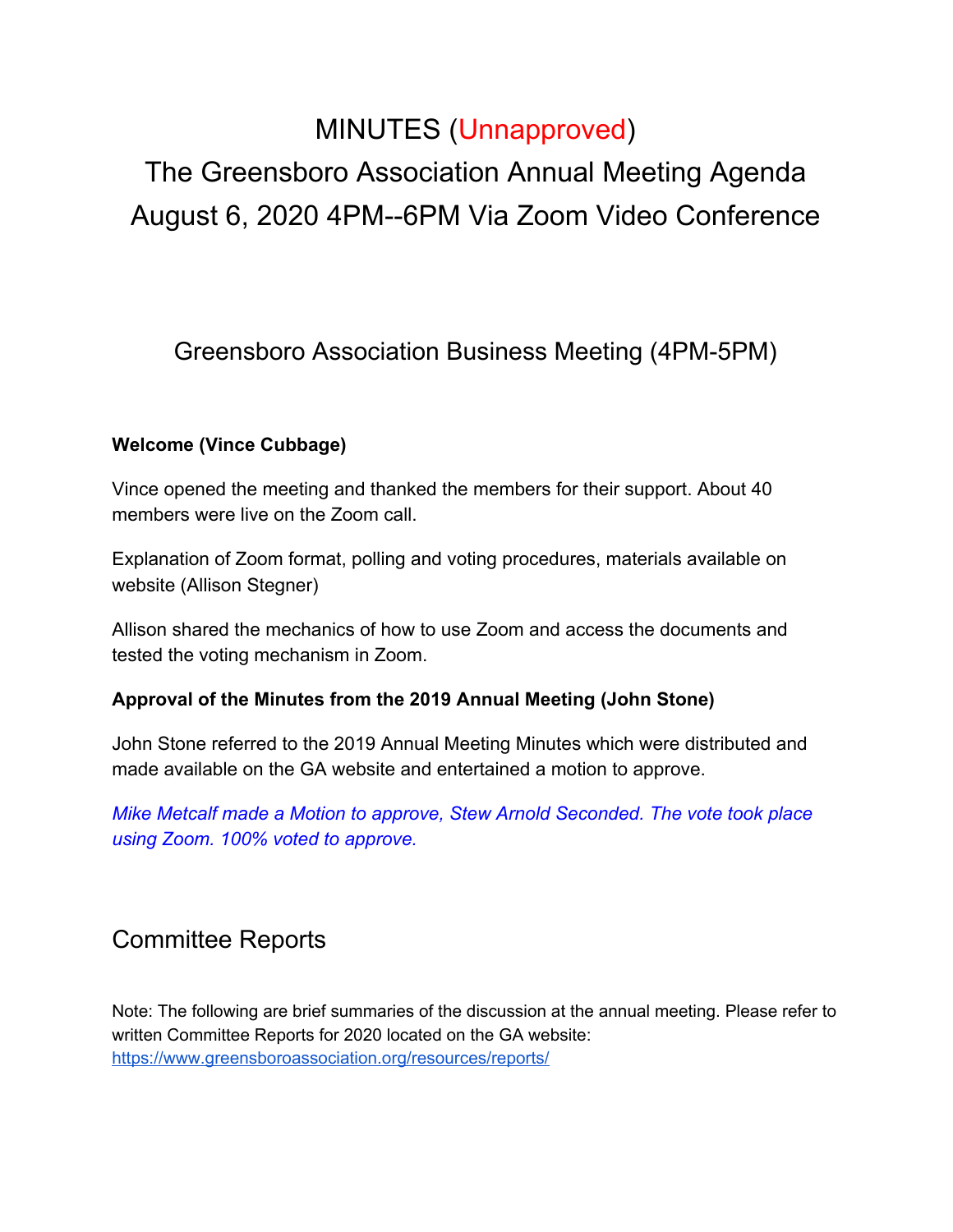#### **Nominating Committee Report and Proposed Slate (Linda Ely)**

Linda introduced the committee and its role and introduced the slate of candidates for the class of 2023 and the officers. Linda invited a motion to approve.

*Karen Gowen made a motion to approve the slate. Vince seconded. The vote for the class of 2023 and vote on the officer took place using Zoom and passed (100%)*

PROPOSED BOARD FOR 2020-21 GREENSBORO ASSOCIATION President: Vince Cubbage Past President: John Stone Vice Presidents: Naomi Ranz-Schleifer, Betsy Hunt, Allison Stegner Secretary: Cathy Irwin Treasurer: Richard Lovett

PROPOSED TRUSTEE CLASS OF 2023

- 1. Karen Gowen
- 2. Rob Hurst
- 3. Rick Lovett
- 4. Havilah Mann
- 5. Mary Parker
- 6. John Schweizer
- 7. Mary White

#### **Fund for Greensboro Committee (Becky Arnold)**

Becky outlined the continued success of the FFG - including the Rhodes Boester matching gift challenge which was fully met on July 31 prompting the full \$10k matching commitment from an anonymous donor.

Becky indicated that the Grants Committee report would outline the distributions from the Relief Fund.

Becky summarized how the FFG was augmented during the year in addition to the Relief Fund. Balances are now >\$75k unrestricted, >\$81k Community Endowment. >\$139k for Lake > \$296k. - (See the FFG report for details). These balances are separate from the emergency relief fund "Community Relief Fund".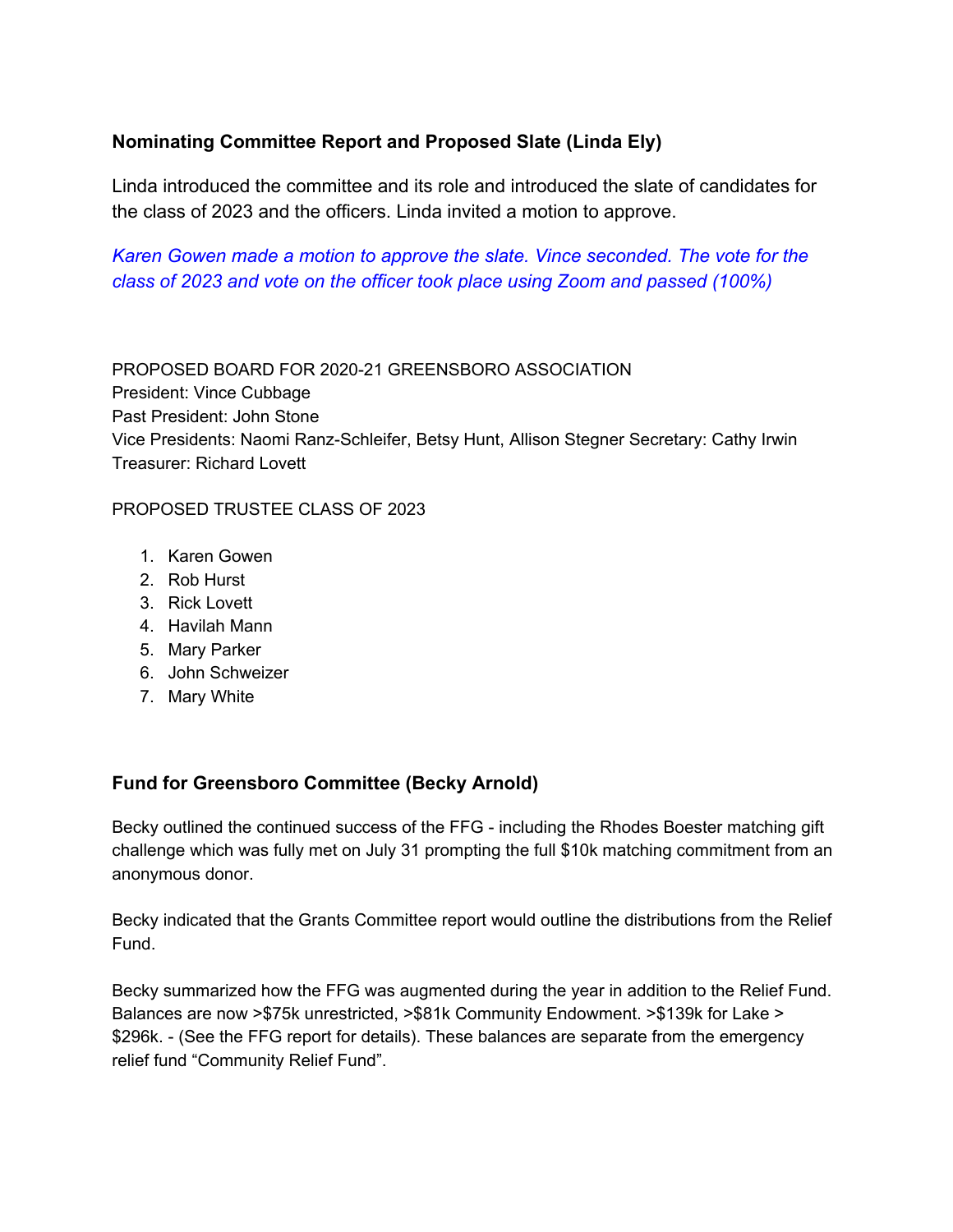Becky also shared that the 1781 Legacy Society has 36 members and asked the group to please consider becoming a part of this group. Learn more on the GA website.

#### **Treasurer's Report & Budget (Rick Lovett)**

Rick introduced the report and the report was shared on screen. The report is on the website as well and was distributed to members. Total receipts were (approximately - see report for details) \$125k. \$66k for FFG and \$39k the Community Relief Fund. Operating expenses were approximately \$7,100 (less than 5% of receipts). Expenses include insurance, website, newsletter. Grants for year 31k including Relief Fund. NEt income was \$87k. The GA is a highly efficient all volunteer association with about 95% of funds allocated to the cause and mission of the association.

FFG investment performance was good especially considering COVID impacts. The timing of investments together with the allocations prevented the GA FFG from suffering a loss due to the pandemic.

Rick thanked the Finance Committee. Havilah, Linda, Becky, Andy Dales for their support.

*Rick invited motion to ratify the report as presented. Bob Kasten made the motion and Karen Gowen Second. There was no discussion. The poll vote (ratification) took place: 100% approved.*

#### **GA Community Relief Fund Update (John Schweizer)**

John Schweizer outlined the background for the [Community] Relief Fund. A task group empowered by the board was set up to fast track distribution decisions (Rick L, Becky A, John Schweizer ). So far \$21k was distributed to 8 organizations (see John's report). The committee feels that the needs may only increase and are prepared to release additional funds this fall and winter. The focus is on food and health organizations.

#### **Grants Committee (John Schweizer)**

For the prior year \$12,500 and 13 grants were distributed. The mission is to support initiatives that benefit both full and part time residents. For this year (2021) we have 6 applicants - a reduced number due to the Covid crisis. Many organizations were closed. (see John's Grant Report for details). The board approved (approximately) \$10k and \$6.5k has been spent. A further review is planned for September. Note the Community Releif Fund distributed significant grant funding this year (see the Communiuty Relief Fund update).

#### **Lake Protection Committee (Stew Arnold)**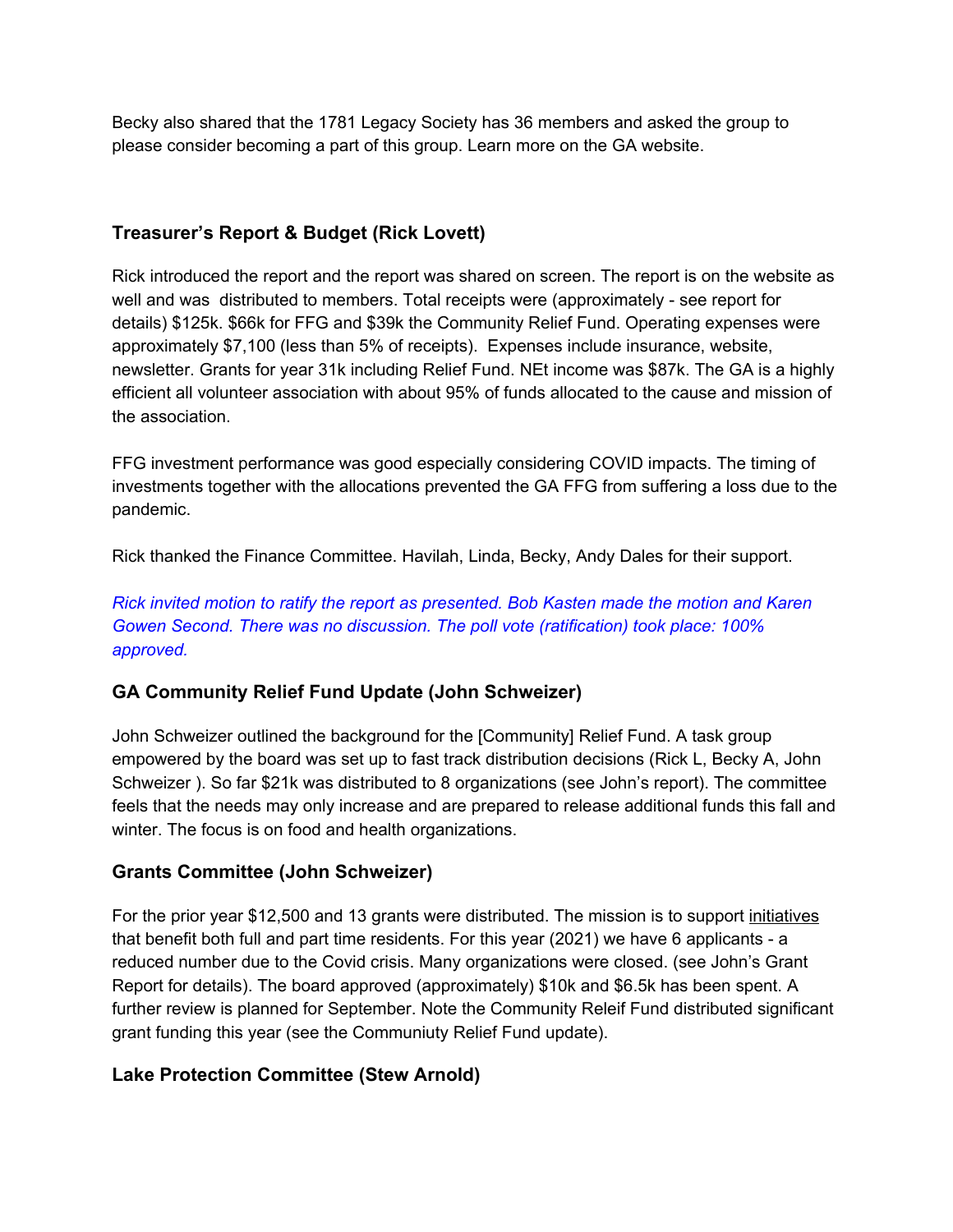Stew provided a detailed update on the lake quality with a focus on Caspian Lake. Once again, good news - we remain free of invasive species. Stew described the role of the committee and its coordination with the Watershed Committee (GA will continue to focus mostly on Caspian Lake while the Watershed Committee of the Greater Greensboro efforts will be looking more broadly at area watersheds.

We have had a clean lake - a glacier lake. Stew shared a range of scientific graphics and reports that reveal lake clarity.

Readings have been steady however phosphorus has seen a rise over 20-30 years. Stew showed impacts of farm runoff. Stew also discussed the successful greeter program. There were a higher than normal volume of boats on the lake. Stew also summarized the geese control and loon nesting as well. Stew thanked the committee and volunteers and contributors including Lise Armstroong, Andy Dales, Robert Young (greeter), John Schweizer and others (see Stew's Report)

Christine Armstrong shared links in the chat for a variety of lakeshore protection practices Jed Feffer shared additional information about the Watershed and the Lakewise program. The Lakewise program will likely be able to proceed in 2021 with funding. The August program and speaker was announced. (See the Community Initiatives Report for details)

#### **Community Initiatives Committee Report (Naomi Ranz-Schleifer)**

Naomi provided a summary of the key initiatives and events in town including the Caspian Challenge run, the Sunday Lake concerts, the Bend Revitalization Project and the Town initiatives within the Greater Greensboro program including Wastewater, Watershed, Broadband (Connected Greensboro) and Trails. Please see the report for details on each of these programs.

#### **Other Business (Vince Cubbage)**

Vince invited attendees to raise any additional business. Jed Feffer emphasized the opportunity for Streamwise in addition to Lakewise program.

No additional business was introduced.

#### **Close of Business Meeting & Minutes**

Vince adjourned the meeting.